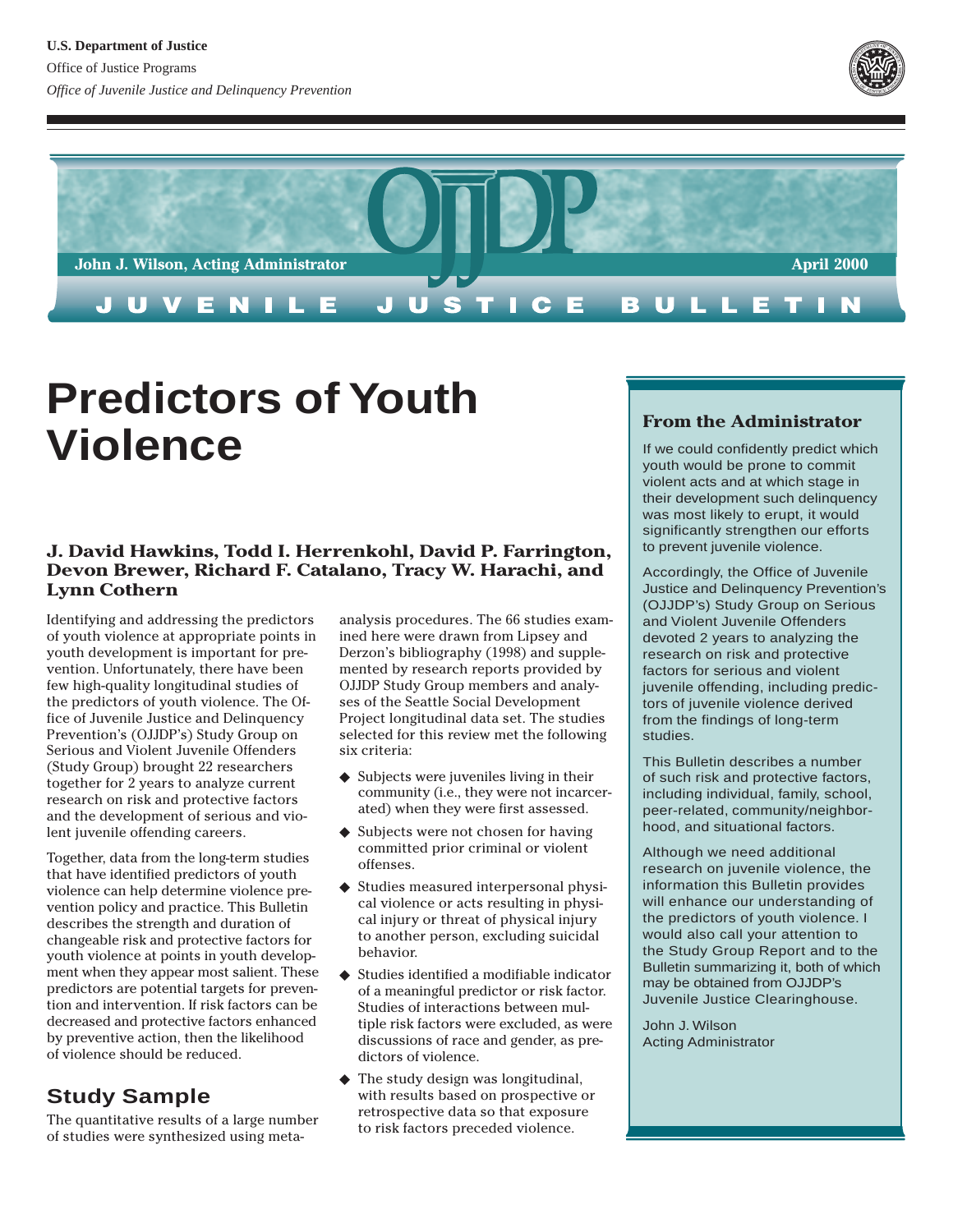◆ Individual subjects served as the unit of analysis for both independent and dependent variables.

# **Methodology**

A statistical analysis was performed to determine the strength of the association between particular risk factors and the violence incurred. To account for the fact that each study used different methods, this relationship was expressed as a correlation coefficient, which was arrived at using standard meta-analytical procedures (Rosenthal, 1991). The findings from two or more studies were summarized as a weighted mean correlation, which gives more weight to studies with large samples than to studies with small samples.

The strength of the association between a risk factor and subsequent violence can also be expressed as an odds ratio (the odds of violence in the group with a particular risk factor divided by the odds of violence in the group without that risk factor). An odds ratio expresses the degree of increased risk for violence associated with the presence of a risk factor in a population. For example, an odds ratio of 2 indicates a doubling of risk. This Bulletin provides odds ratios for predictors when they were given or could be compiled from the information provided in a study.

# **Results**

Predictors are arranged in five domains: individual, family, school, peer-related, and community and neighborhood factors. The following malleable predictors of violence are discussed in more detail below.

- ◆ **Individual factors:**
	- ❖ Pregnancy and delivery complications.
	- ❖ Low resting heart rate.
	- ❖ Internalizing disorders.
	- ❖ Hyperactivity, concentration problems, restlessness, and risk taking.
	- ❖ Aggressiveness.
	- ❖ Early initiation of violent behavior.
	- ❖ Involvement in other forms of antisocial behavior.
	- ❖ Beliefs and attitudes favorable to deviant or antisocial behavior.
- ◆ **Family factors:**
	- ❖ Parental criminality.
	- ❖ Child maltreatment.
	- ❖ Poor family management practices.
	- ❖ Low levels of parental involvement.
	- ❖ Poor family bonding and family conflict.
	- ❖ Parental attitudes favorable to substance use and violence.
	- ❖ Parent-child separation.
- ◆ **School factors:**
	- ❖ Academic failure.
	- ❖ Low bonding to school.
	- ❖ Truancy and dropping out of school.
	- ❖ Frequent school transitions.
- ◆ **Peer-related factors:**
	- ❖ Delinquent siblings.
	- ❖ Delinquent peers.
	- ❖ Gang membership.
- ◆ **Community and neighborhood factors:**
	- ❖ Poverty.
	- ❖ Community disorganization.
	- ❖ Availability of drugs and firearms. ❖ Neighborhood adults involved in
	- crime. ❖ Exposure to violence and racial
	- prejudice.

## **Individual Medical and Physical Factors**

**Pregnancy and delivery complications.** Prenatal and delivery trauma are somewhat predictive of later violence, although findings vary with the research methods used.

Kandel and Mednick (1991) found that 80 percent of violent offenders scored high in delivery complications, compared with 30 percent of property offenders and 47 percent of nonoffenders. However, other studies have not found an association between pregnancy and delivery complications and violence (Denno, 1990; Farrington, 1997). Mednick and Kandel found in an earlier study (1988) that a stable home environment served as a protective factor against prenatal trauma.

**Low resting heart rate.** This predictor is thought to indicate a fearless temperament or underarousal, which may predispose an individual to aggression and violence (Raine and Jones, 1987). Research indicates that a low resting pulse rate is a weak predictor of violent crime (Farrington, 1998; Wadsworth, 1976).

The evidence currently does not warrant using either of these predictors pregnancy and delivery complications or low resting heart rate—to identify youth at risk for violent behavior. More research is needed on these factors and their possible effects on violence.

### **Individual Psychological Factors**

**Internalizing disorders (nervousness/ withdrawal, worrying, and anxiety).** This category of psychological characteristics has a slight negative correlation with (Mitchell and Rosa, 1979), or is unrelated to, later violence (Farrington, 1989).

**Hyperactivity, concentration problems, restlessness, and risk taking.** Evidence from studies in this meta-analysis consistently suggests a correlation between these problems and later violent behavior.

In a longitudinal study in Sweden, 15 percent of boys with both restlessness and concentration difficulties at age 13 were arrested for violence by age 26. Boys with restlessness and concentration difficulties were five times more likely to be arrested for violence than boys without these characteristics (Klinteberg et al., 1993).

In another study, Farrington (1989) found that teacher ratings of male children's concentration problems and restlessness including difficulty sitting still, the tendency to fidget, and frequent talkativeness—predicted later violence. Concentration problems also predicted academic difficulties, which predict later violence. Multivariate models are needed to understand the pathways leading to violent behavior.

**Aggressiveness.** Aggressive behavior measured from ages 6 to 13 consistently predicts later violence among males. Many researchers have noted the continuity in antisocial behavior from early aggression to violent crime (Loeber,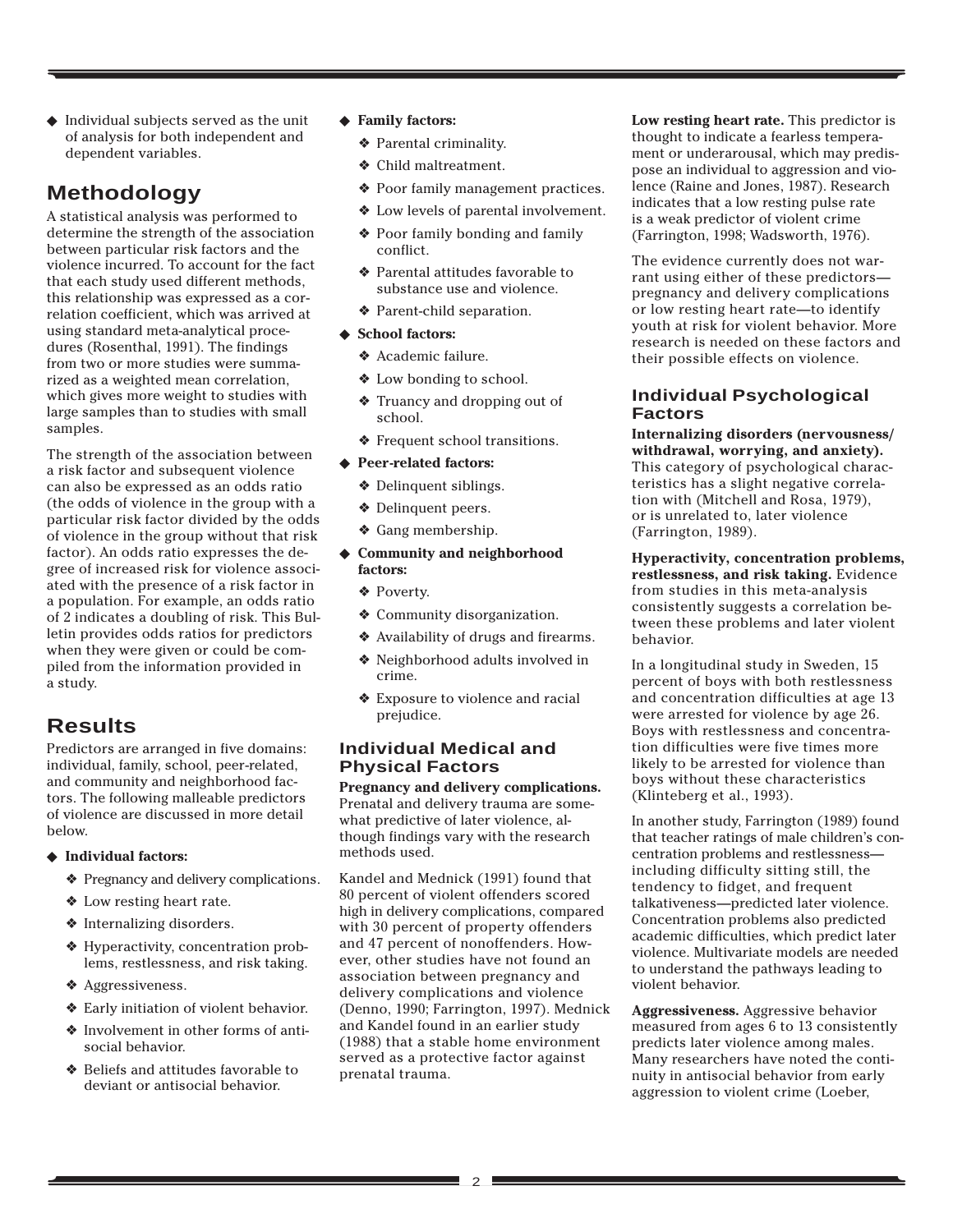

1990, 1996; Loeber and Hay, 1996; Olweus, 1979). A study in Orebro, Sweden, found that two-thirds of boys with high teacher-rated aggression scores at ages 10 and 13 had criminal records for violent offenses by age 26. They were more than six times more likely than boys who were not rated aggressive to be violent offenders (Stattin and Magnusson, 1989).

In a sample of African American boys in the Woodlawn area of Chicago, IL, nearly half of the 6-year-old boys who had been rated aggressive by teachers were arrested for violent crimes by age 33, compared with one-third of their nonaggressive counterparts (McCord and Ensminger, 1995). This relationship also held for males in hyperactive samples (Loney, Kramer, and Milich, 1983).

Research results for females are less consistent. McCord and Ensminger (1995) found similar results for males and females; however, Stattin and Magnusson (1989) did not find a relationship between early female aggression and later violent offenses.

#### **Early initiation of violent behavior.**

Research has shown that early onset of violence and delinquency is associated with more serious and chronic violence (Farrington, 1991; Piper, 1985; Thornberry, Huizinga, and Loeber, 1995; Tolan and Thomas, 1995). Farrington (1995) found that one-half of boys adjudicated delinquent for a violent offense between age 10 and age 16 were convicted of a violent crime by age 24, compared with only 8 percent of juveniles between age 10 and age

16 not adjudicated delinquent for a violent crime as juveniles.

**Involvement in other forms of antisocial behavior.** Involvement in antisocial behaviors, including stealing and destruction of property (Mitchell and Rosa, 1979); self-reported delinquency, smoking, and early sexual intercourse (Farrington, 1989); and drug selling (Maguin et al., 1995), is associated with a greater risk of violence among males. Robins (1966) found a similar pattern among male psychiatric patients but did not find similar patterns for females.

**Beliefs and attitudes favorable to deviant or antisocial behavior.** Dishonesty, antisocial beliefs and attitudes, attitudes favorable to violence, and hostility toward police have been found to predict later violence among males. Relationships between these predictors and violence are less consistent for females (Williams, 1994). Prevention programs that help youth develop positive beliefs and standards so that they can reject violence, cheating, and rule breaking may reduce the risk for violence.

#### **Family Factors**

**Parental criminality.** Baker and Mednick (1984) found that men ages 18–23 with criminal fathers were 3.8 times more likely to have committed violent criminal acts than those with noncriminal fathers. Farrington (1989) also found that boys who had a parent arrested before their 10th birthday were 2.2 times more likely

to commit violent crimes than those with noncriminal parents.

In contrast, Moffitt (1987) found that adults (ages 29–52) with criminal parents were not much more likely to be arrested for a violent offense than those with noncriminal parents. Further research is necessary to understand the contribution of parental criminality to child behavior.

The relationship between parental alcoholism and mental illness and children's violent behavior has been examined. McCord (1979) did not find a link between fathers' alcoholism and criminal conduct and their sons' later violence. In a study of male adoptees, Moffitt (1987) found a small and inconsistent relationship between parental mental illness and violence in children.

**Child maltreatment.** Studies have examined three forms of child maltreatment: physical abuse, sexual abuse, and neglect. Evidence suggests that children who have been physically abused or neglected are more likely than others to commit violent crimes later in life (Widom, 1989; Zingraff et al., 1993; Smith and Thornberry, 1995).

**Poor family management practices.** Family management practices such as failure to set clear expectations for children's behavior, poor monitoring and supervision, and severe and inconsistent discipline consistently predict later delinquency and substance abuse (Capaldi and Patterson, 1996; Hawkins, Arthur, and Catalano, 1995). In a sample followed up on after 20 years, the McCords found that parents' poor supervision and aggressive discipline predicted their children's convictions for person crimes well into their forties (McCord, McCord, and Zola, 1959; McCord, 1979).

Wells and Rankin (1988) found that boys with very strict parents reported the most violence. Boys with very permissive parents reported the second highest level of violence. Boys with parents who were neither too strict nor too lax reported the least violence. Also, boys whose parents punished them inconsistently, sometimes punishing and sometimes ignoring the same behavior, were more likely to commit an offense against other persons than boys whose parents punished them more consistently. Parental punitiveness or harshness in discipline also predicted later violence.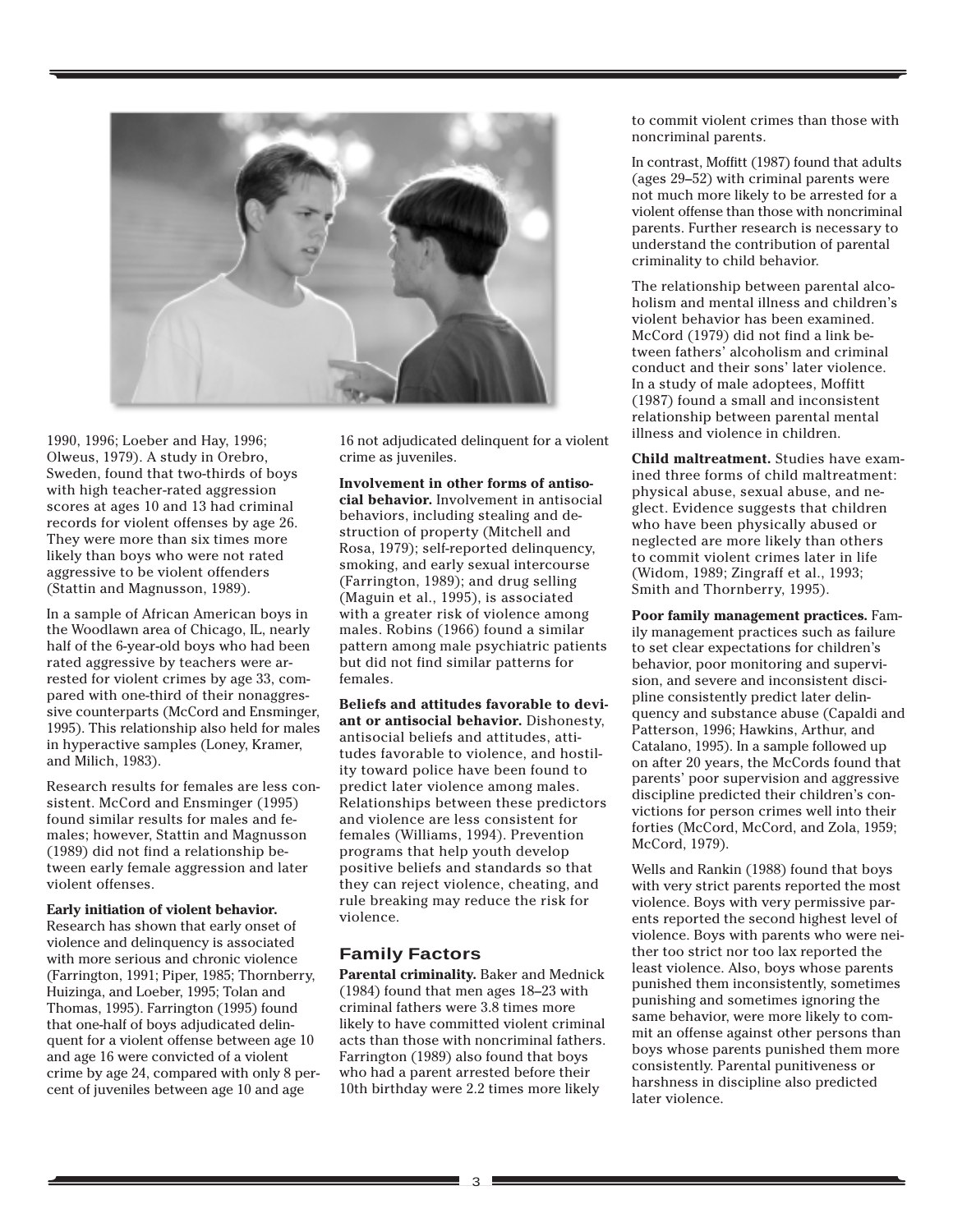Farrington (1989) found that poor childrearing; an authoritarian parenting style; poor parental supervision; harsh parental discipline; a cruel, passive, or neglectful parenting attitude; and parental disagreement about childrearing each predicted later violence. Maguin and colleagues (1995) found that poor family management practices when boys were ages 14–16 predicted self-reported violence by age 18, although poor family management practices when boys were age 10 did not predict violence at age 18. An analysis of a subsample of the Seattle Social Development Project data found that proactive family management practices at age 14 reduced the likelihood of self-reported violence at age 16 for African American and Caucasian males and females (Williams, 1994).

#### **Low levels of parental involvement.**

Strong parental involvement can function as a protective factor against violence. Conversely, a lack of parental interaction and involvement with children may increase children's future risk for violence. Williams (1994) found that parent-child communication and involvement at age 14 predicted less self-reported violent behavior at age 16. This relationship was weaker for females than for males. Similarly, Farrington (1989) found that sons whose fathers did not engage in leisure activities with them more often exhibited violent behavior as teenagers and adults and were more likely to be convicted for a violent offense.

**Poor family bonding and conflict.** Few studies have looked specifically at the relationship between family bonding and violent behavior. Some research has shown a nonsignificant relationship between poor family bonding and violence (Williams, 1994; Elliott, 1994). Studies investigating this link should distinguish between bonding to prosocial versus antisocial or criminal family members (Foshee and Bauman, 1992).

Exposure to high levels of marital and family conflict also appears to increase the risk of later violence (Farrington, 1989; McCord, 1979; Maguin et al., 1995; Elliott, 1994).

**Parental attitudes favorable to substance use and violence.** Research indicates that parental attitudes favorable to behaviors such as alcohol use predict use of alcohol and drugs by youth (Peterson et al., 1994),

but little research has examined the impact of parental attitudes to violence on children's behavior. One study showed that children who at age 10 had parents who were tolerant of violent behavior were more likely to report violent behavior by age 18 (Maguin et al., 1995).

**Residential mobility.** Little research has focused on the effect of a family's mobility on youth violence. Maguin and colleagues (1995) found that the number of changes in residence in the past year, assessed when boys were age 16, predicted self-reported violent behavior by 18. Residential mobility assessed when boys were age 14, however, did not significantly predict violence at age 18. This discrepancy may indicate that residential moves have short-term effects on behavior, but more research is needed to understand the relationship.

**Parent-child separation.** Evidence indicates that disruptions of parent-child relationships predict later violent behavior in children. Parent-child separation before age 10 has been found to predict violence (Farrington, 1989; Wadsworth, 1978). Henry and colleagues (1996) found that having a single-parent family when boys were age 13 predicted their convictions for violence by age 18. An association also has been found between leaving home at an early age and high levels



of violence in both men and women (McCord and Ensminger, 1995). However, many other factors that also predict violence can contribute to parent-child separations. Multivariate studies are needed to understand the interactions among these factors.

#### **School Factors**

Various aspects of school-related experiences, such as low educational achievement, low interest in education, dropping out of school, truancy, and poor-quality schools, have been hypothesized to contribute to criminal and violent behavior (Hawkins, Farrington, and Catalano, 1998).

**Academic failure.** Poor academic achievement has consistently predicted later delinquency (Maguin and Loeber, 1996; Denno, 1990). Academic failure in the elementary grades also increases risk for later violent behavior (Farrington, 1989; Maguin et al., 1995). The relationship between poor academic achievement and later violence has been found to be stronger for females than for males.

**Low bonding to school.** Research generally supports the hypothesis that bonding to school is a protective factor against crime (Catalano and Hawkins, 1996; Hirschi, 1969). Williams (1994) found that school bonding was a stronger protective factor against violence in African American students and in boys and was less linked to violence in Caucasian students and in girls. Maguin and colleagues (1995) found that low commitment to school and low educational aspirations at age 10 did not predict later violence, but at ages 14 and 16 these factors increased the risk for violence. Other researchers have reported that lack of school bonding was not a significant predictor of serious and violent offending (Elliott, 1994; Mitchell and Rosa, 1979).

#### **Truancy and dropping out of school.**

Farrington (1989) found that youth with high truancy rates at ages 12–14 were more likely to engage in violence as adolescents and adults; leaving school before the age of 15 also predicted later violence. Truancy and dropping out may be indicators of low school bonding, but children also may miss school or leave school early for other reasons (Janosz et al., 1996).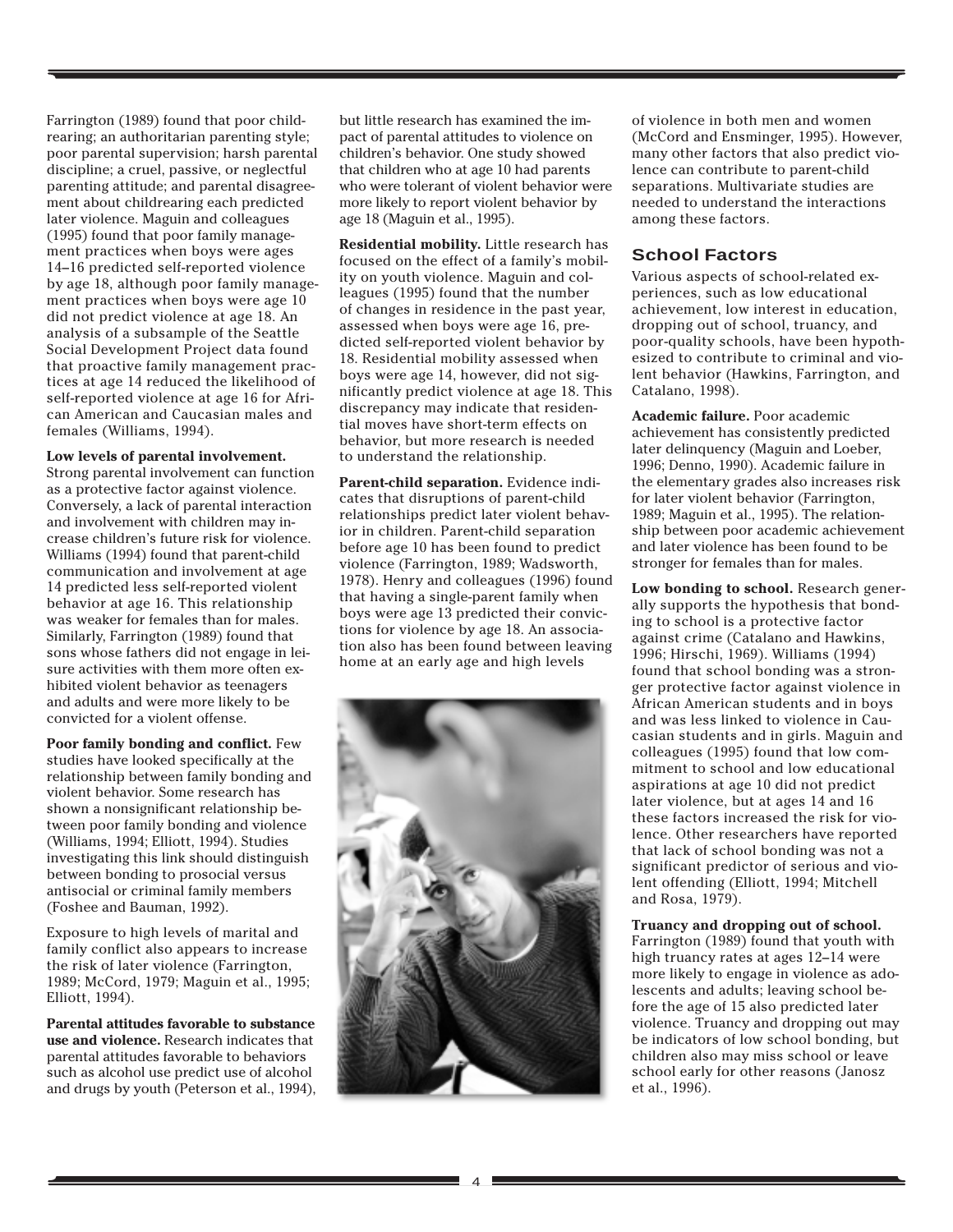**Frequent school transitions.** Maguin and colleagues (1995) found that youth who had changed schools often in the past year at ages 14 and 16 were more violent at age 18 than those who had not. Conclusions must be drawn carefully, however, because school transitions can be related to other factors that predict violence.

**High delinquency rate school.** Farrington (1989) found that boys who at age 11 attended schools with high delinquency rates reported more violent behavior than other youth.

### **Peer-Related Factors**

**Delinquent siblings.** Farrington (1989) found that having delinquent siblings by age 10 predicted later convictions for violence. Maguin and colleagues (1995) found that the association between having delinquent siblings and being convicted for violence was stronger when sibling delinquency occurred closer in time to the violent youth's offense and later in that youth's development, indicating that antisocial siblings have a stronger negative influence during their sibling's adolescence than earlier in the child's development. Williams (1994) found that the influence of delinquent siblings was stronger on girls than on boys.

**Delinquent peers.** Delinquent peers also may have a greater influence on later violence during an individual's adolescence than they do earlier in development (Moffitt, 1993). Research has shown that adolescents whose peers disapproved of delinquent behavior were less likely to report having committed delinquent acts (Elliott, 1994), including sexual assaults (Ageton, 1983).

**Gang membership.** Battin and colleagues (1998) showed that being a gang member contributes more to delinquency than does having delinquent peers.

## **Community and Neighborhood Factors**

Community factors, including poverty, low neighborhood attachment and community disorganization, the availability of drugs and firearms, exposure to violence and racial prejudice, laws and norms favorable to violence, and frequent media portrayals of violence,



may contribute to crime and violence (Brewer et al., 1995).

**Poverty.** Being raised in poverty has been found to contribute to a greater likelihood of involvement in crime and violence (Sampson and Lauritsen, 1994). Selfreported felony assault and robbery have been found to be twice as common among youth living in poverty as among middleclass youth (Elliott, Huizinga, and Menard, 1989). Low family income predicted selfreported teen violence and convictions for violent offenses in several studies (Farrington, 1989; Wikström, 1985; Hogh and Wolf, 1983; Henry et al., 1996).

**Community disorganization.** Maguin and colleagues (1995) examined community disorganization and low neighborhood attachment as predictors of violence. Community disorganization (that is, the presence of crime, drug-selling, gangs, and poor housing) was a better predictor of violence than low attachment to a neighborhood.

**Availability of drugs and firearms.** In one study, a prevalence of drugs and firearms in the community predicted greater variety in violent behaviors at age 18 (Maguin et al., 1995).

**Neighborhood adults involved in crime.** Maguin and colleagues (1995) found that children who knew many adult criminals were more likely to engage in violent behavior by age 18. More longitudinal studies investigating the influence of this factor on youth violence are needed.

**Exposure to violence and racial prejudice.** Exposure to violence in the home and elsewhere increases a child's risk for involvement in violent behavior later in life (Paschall, 1996). McCord and Ensminger (1995) also found that African American study participants who reported having experienced racial discrimination committed more violent acts.

## **Situational Factors**

Situational factors are the circumstances that surround a violent event and influence the outcome of that event. These factors may be predictors of violent behavior and may include the presence of a weapon, consumption of alcohol or other drugs by the offender or victim, the behavior of bystanders, the motives of the offender, the relationship of the offender to the victim, and the behavior of the victim (Sampson and Lauritsen, 1994; Farrington and Loeber, 1999). However, the contribution of these factors is difficult to assess because data have not been collected from other situations with similar characteristics in which violence did not occur. Longitudinal studies to investigate these situational triggers are needed.

#### **Multiple Predictors and Strength of Prediction**

In the Seattle Social Development Project, Herrenkohl and colleagues (in press) investigated the power of diverse factors seen at ages 10, 14, and 16 to predict violent behavior by the age of 18. More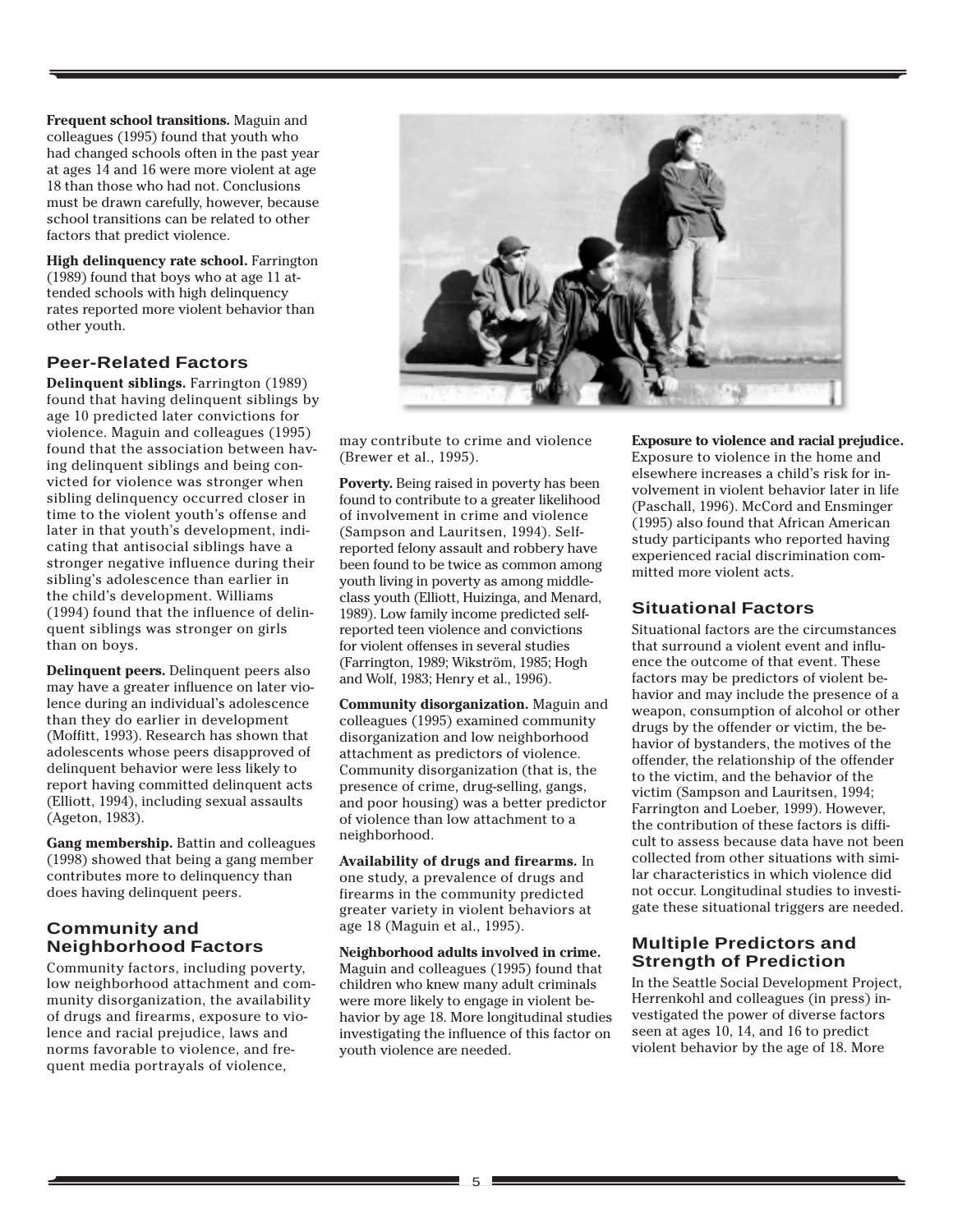## **Predictors of Violent or Serious Delinquency by Age Group: A Comparative Ranking1**

#### **Introduction**

Researchers Mark W. Lipsey and James H. Derzon (1998) examined predictors of violent or serious delinquency in adolescence and early adulthood. Applying the procedures used for a meta-analysis, Lipsey and Derzon compiled information from published and unpublished research into a database that indexed the strength of the relationship between the predictor variable and the criterion variable in terms of effect sizes. Through a statistical analysis, the relative strength of different types of predictor variables was measured at different ages, and procedures were used to control for methodological differences between studies. The first goal was to determine which predictors seen at adolescence had the strongest empirical associations with subsequent violence or delinquency. The second goal was to identify which of those associations were of sufficient magnitude to help identify at-risk juveniles to receive intervention.

#### **Results**

The table on page 7 lists the predictors of violent or serious delinquency at ages 6–11 and ages 12–14 in the order of significance determined by the statistical analysis and in groups based on estimated aggregated effect size.

The most interesting comparisons follow:

- ◆ The best predictors of violent or serious delinquency differ according to age group. A juvenile offense at ages 6–11 is the strongest predictor of subsequent violent or serious delinquency even if the offense did not involve violence. For the 12–14 age group, a juvenile offense is the second most powerful predictor of future violence. Substance abuse is among the best predictors of future violence for children ages 6–11 but one of the poorest predictors for children ages 12–14.
- ◆ The two strongest predictors of subsequent violence for the 12–14 age group—the lack of social ties and

involvement with antisocial peers have to do with interpersonal relations. The same predictors, however, are relatively weak for the 6–11 age group.

- ◆ Relatively fixed personal characteristics are the second- and third-rank predictors of subsequent violence for the 6–11 age group. The ages 12–14 group has a heavier representation of behavioral predictors of subsequent violence (i.e., general offenses, aggression, and school performance).
- ◆ Broken homes and abusive parents are among the poorest predictors of subsequent violence for both age groups.
- ◆ The significance of antisocial peers and substance abuse is reversed in the two age groups. Whereas having antisocial peers is a strong predictor for the age 12–14 group, it is a weak predictor for the age 6–11 group.

#### **Implications for Intervention**

For an intervention to be effective, the targeted risk factors must be amenable to change. The strongest predictors of subsequent violence for both age groups are relatively malleable factors. Because they are cumulative, the second rank of variables for the 6–11 age group, the effects of antisocial parents and socioeconomic status, may not be very amenable to change—and gender is not subject to change. The predictors in the first, second, and third rank (except for male gender) for juveniles ages 12–14 are malleable.

Because many of the strongest predictors of subsequent violence can be changed, they offer possible targets for successful intervention. This suggests that disrupting early patterns of antisocial behavior and negative peer support is a promising strategy for the prevention of violence and serious delinquency.

For more information about the metaanalysis discussed here, please see Lipsey and Derzon, 1998.

continued on next page

1 This sidebar is based on "Predictors of Violent or Serious Delinquency in Adolescence and Early Adulthood," by M.W. Lipsey and J.H. Derzon, in Serious and Violent Juvenile Offenders: Risk Factors and Successful Interventions, edited by Rolf Loeber and David P. Farrington (Sage Publications, Inc., 1998).

than 17 percent of youth committed a violent act by age 18, and 80 percent of them were expected to do so based on significant predictors seen at age 10. Eighty-four percent were expected to do so based on the significant predictors seen at age 16. The results of the Seattle project are described below for each domain—individual, family, school, peers, and community and neighborhood (Herrenkohl et al., in press).

#### ◆ **Individual:**

- ❖ Hyperactivity or attention deficits at age 10, 14, or 16 doubled the risk of violent behavior at age 18.
- ❖ Sensation seeking and involvement in drug selling at ages 14 and 16 more than tripled the risk of involvement in violence.
- ◆ **Family:**
	- ❖ Parental attitudes favorable to violence when subjects were age 10

more than doubled the risk that subjects would engage in violence at age 18.

❖ Poor family management practices and family conflict when subjects were age 10 were not significant predictors of later violence. However, poor family management practices when subjects were age 14 doubled the risk for later involvement in violence.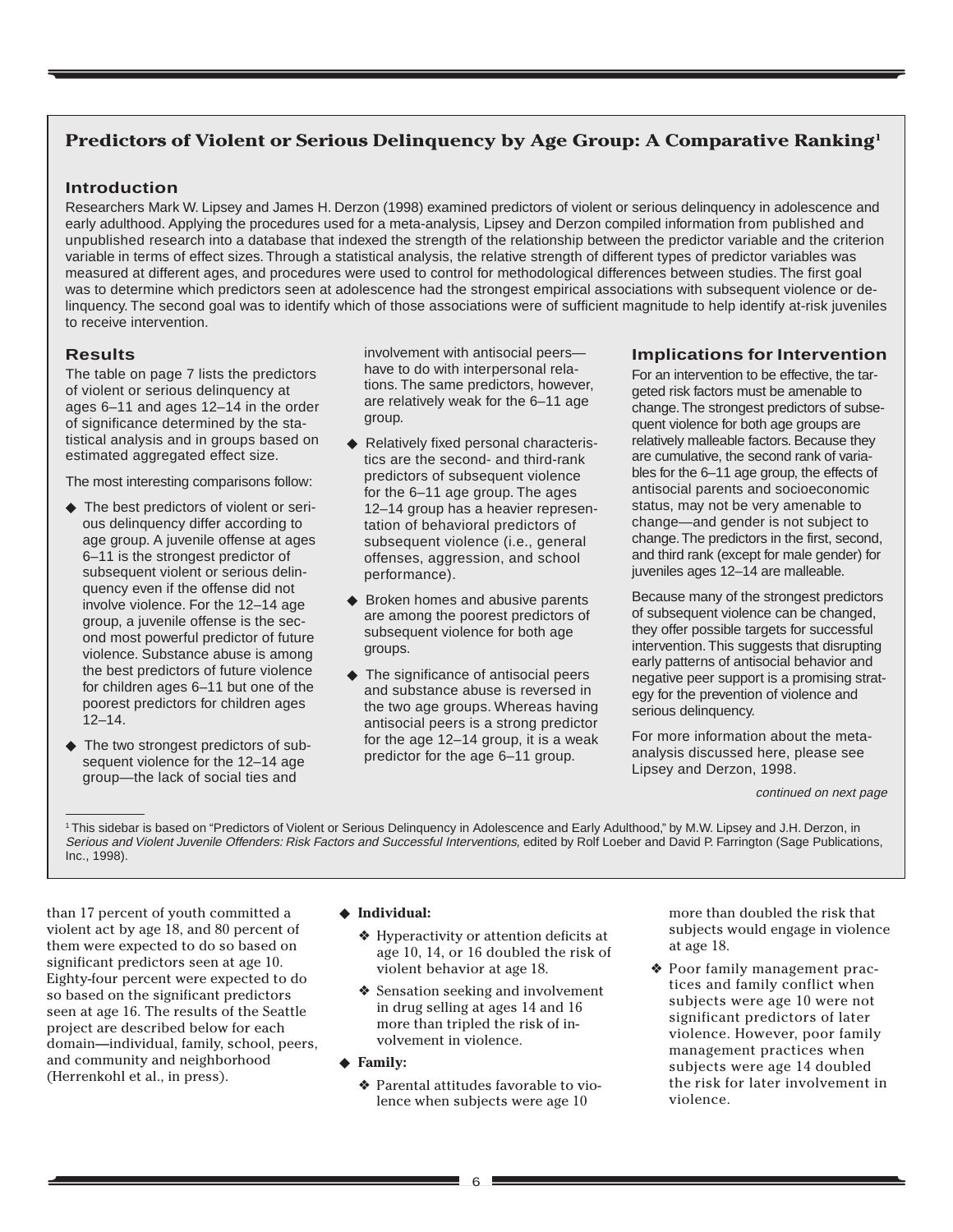| Table: Ranking of Ages 6-11 and Ages 12-14 Predictors of Violent or<br>Serious Delinquency at Ages 15-25                                                                                                                                        |                                                                                                                                                                   | ❖ Low commitmer<br>educational asp<br>school transitio<br>predicted a sign                                                                                              |
|-------------------------------------------------------------------------------------------------------------------------------------------------------------------------------------------------------------------------------------------------|-------------------------------------------------------------------------------------------------------------------------------------------------------------------|-------------------------------------------------------------------------------------------------------------------------------------------------------------------------|
| <b>Predictors at Ages 6-11</b>                                                                                                                                                                                                                  | Predictors at Ages 12-14                                                                                                                                          | risk for involver                                                                                                                                                       |
| <b>Rank 1 Group</b>                                                                                                                                                                                                                             |                                                                                                                                                                   | age 18.<br>◆ Peers:                                                                                                                                                     |
| General offenses (.38)<br>Substance use (.30)<br><b>Rank 2 Group</b>                                                                                                                                                                            | Social ties (.39)<br>Antisocial peers (.37)                                                                                                                       | ◆ Having delinque<br>10, 14, and 16 p<br>creased risk for<br>in violence.                                                                                               |
| Gender (male) (.26)<br>Family socioeconomic status (.24)<br>Antisocial parents (.23)                                                                                                                                                            | General offenses (.26)                                                                                                                                            | ❖ Gang membersl<br>than tripled the<br>in violence at a                                                                                                                 |
| <b>Rank 3 Group</b>                                                                                                                                                                                                                             |                                                                                                                                                                   | ❖ Gang membersl<br>were age 16 mo                                                                                                                                       |
| Aggression (.21)                                                                                                                                                                                                                                | Aggression (.19)                                                                                                                                                  | the risk for invo<br>at age 18.                                                                                                                                         |
| Ethnicity (.20)                                                                                                                                                                                                                                 | School attitude/performance (.19)<br>Psychological condition (.19)                                                                                                | ◆ Community and n                                                                                                                                                       |
|                                                                                                                                                                                                                                                 | Parent-child relations (.19)<br>Gender (male) (.19)<br>Physical violence (.18)                                                                                    | ❖ Community dis<br>availability of c<br>adults involved<br>ties at ages 14                                                                                              |
| <b>Rank 4 Group</b>                                                                                                                                                                                                                             |                                                                                                                                                                   | ciated with an i                                                                                                                                                        |
| Psychological condition (.15)<br>Parent-child relations (.15)<br>Social ties (.15)<br>Problem behavior (.13)<br>School attitude/performance (.13)<br>Medical/physical characteristics (.13)<br>IQ $(.12)$<br>Other family characteristics (.12) | Antisocial parents (.16)<br>Person crimes (.14)<br>Problem behavior (.12)<br>IQ(.11)                                                                              | later involveme<br><b>Conclusion</b><br>More research needs<br>youth violence, inclu<br>contrast violent offer<br>lent offenders/nonof<br>also required to bett         |
| <b>Rank 5 Group</b>                                                                                                                                                                                                                             |                                                                                                                                                                   | protective factors th<br>fects of risk exposure                                                                                                                         |
| Broken home (.09)<br>Abusive parents (.07)<br>Antisocial peers (.04)                                                                                                                                                                            | Broken home (.10)<br>Family socioeconomic status (.10)<br>Abusive parents (.09)<br>Other family characteristics (.08)<br>Substance abuse (.06)<br>Ethnicity (.04) | of violent behavior a<br>of other problems, su<br>abuse, delinquency, a<br>teen pregnancy (Dry<br>Catalano, and Miller,<br>violence is also com<br>number of risk facto |
| Note: The value in parentheses is the mean correlation between the predictor and the<br>outcome, adjusted to equate the source studies on relevant methodological features.                                                                     |                                                                                                                                                                   | Cambridge Study in I<br>ment (Farrington, 19<br>percentage of youth<br>crimes increased fro                                                                             |
| ❖ Parental criminality when subjects<br>were age 14 (not assessed at age 10)                                                                                                                                                                    | ◆ School:<br>♦ Low academic performance at                                                                                                                        | those with no risk fa<br>for those with four ri<br>ily income, large fam<br>bal IQ at ages 8-19, a                                                                      |

more than doubled the risk for involvement in violence at age 18. ❖ When subjects were age 16, parental criminality, poor family management, family conflict, and residential mobility at least doubled the risk for inages 10, 14, and 16 predicted an increased risk for involvement in violence at age 18. ❖ Behavior problems at school (as

volvement in violence at age 18.

rated by teachers) when subjects were age 10 significantly predicted involvement in violence at age 18.

- nt to schooling, low birations, and multiple ons at ages 14 and 16 ificantly increased ment in violence at
- ent friends at ages redicted an inr later involvement
- hip at age 14 more risk for involvement ge 18.
- hip when subjects re than quadrupled olvement in violence
- eighborhood:
	- organization, the lrugs, and knowing in criminal activiand 16 all were assoincreased risk for ent in violence.

to be done on ding studies that nders and nonviofenders. Research is er understand the at mitigate the efe. Many predictors re predictors uch as substance school dropout, and foos, 1991; Hawkins, 1992). The risk of pounded by the rs involved. The Delinquent Develop-97) found that the convicted for violent m only 3 percent for ctors to 31 percent isk factors (low family size, low nonverbal IQ at ages 8–19, and poor parental childrearing behavior).

The larger the number of risk factors to which an individual is exposed, the greater the probability that the individual will engage in violent behavior. Multicomponent interventions targeting identification of shared predictors and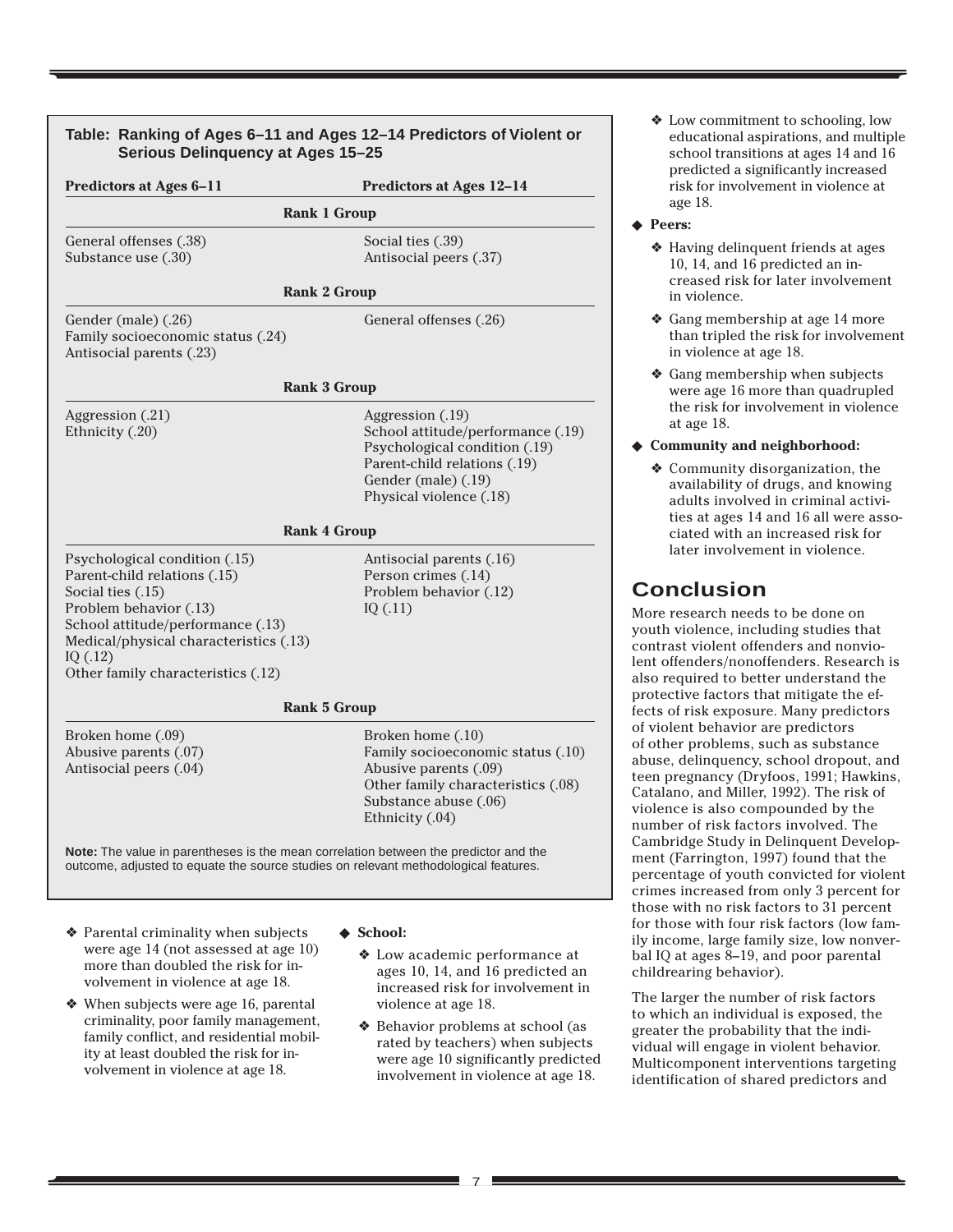constellations of risk factors may be more effective in preventing violence than those that target single risk factors.

For more information about this metaanalysis, the studies that were examined, and the procedures that were used, see Hawkins et al., 1998.

# **For Further Information**

The following publications are available from the Juvenile Justice Clearinghouse (JJC). For more information or to order a copy, contact JJC, 800–638–8736 (phone), 301–519–5600 (fax), puborder@ncjrs.org (e-mail), www.ojjdp.ncjrs.org (Internet).

- ◆ **Summary of Study Group's Final Report.** To help communities and practitioners learn more about serious and violent juvenile offenders, OJJDP released a Bulletin that summarizes the Study Group's final report. The 8-page Bulletin, *Serious and Violent Juvenile Offenders* (May 1998), is available (free of charge) from JJC.
- ◆ **Final Study Group Report.** The Study Group's final report, *Never Too Early, Never Too Late: Risk Factors and Successful Interventions for Serious and Violent Juvenile Offenders* (Loeber and Farrington, 1997), is also available (for a fee) from JJC.

# **References**

Ageton, S.S. 1983. *Sexual Assault Among Adolescents.* Lexington, MA: Lexington Books.

Baker, R.L.A., and Mednick, B.R. 1984. *Influences on Human Development: A Longitudinal Perspective*. Boston, MA: Kluwer-Nijhoff.

Battin, S.R., Hill, K.G., Abbott, R.D., Catalano, R.F., and Hawkins, J.D. 1998. The contribution of gang membership to delinquency beyond delinquent friends. *Criminology* 36:93–115.

Brewer, D.D., Hawkins, J.D., Catalano, R.F., and Neckerman, H.J. 1995. Preventing serious, violent, and chronic juvenile offending: A review of evaluations of selected strategies in childhood, adolescence, and the community. In *Sourcebook on Serious, Violent, and Chronic Juvenile Offenders,* edited by J.C. Howell, B. Krisberg, J.D. Hawkins, and J.J. Wilson. Thousand Oaks, CA: Sage Publications, Inc., pp. 61–141.

Capaldi, D.M., and Patterson, G.R. 1996. Can violent offenders be distinguished from frequent offenders? Prediction from childhood to adolescence. *Journal of Research in Crime and Delinquency* 33:206–231.

Catalano, R.F., and Hawkins, J.D. 1996. The social development model: A theory of antisocial behavior. In *Delinquency and Crime: Current Theories,* edited by J.D. Hawkins. New York, NY: Cambridge University Press, pp. 149–197.

Denno, D.W. 1990. *Biology and Violence: From Birth to Adulthood*. Cambridge, UK: Cambridge University Press.

Dryfoos, J.G. 1991. Adolescents at risk: A summation of work in the field: Programs and policies. *Journal of Adolescent Health* 12:630–637.

Elliott, D.S. 1994. Serious violent offenders: Onset, developmental course, and termination—The American Society of Criminology 1993 presidential address. *Criminology* 32:1–21.

Elliott, D.S., Huizinga, D., and Menard, S. 1989. *Multiple Problem Youth: Delinquency, Substance Use and Mental Health Problems.* New York, NY: Springer-Verlag.

Farrington, D.P. 1989. Early predictors of adolescent aggression and adult violence. *Violence and Victims* 4:79–100.

Farrington, D.P. 1991. Childhood aggression and adult violence: Early precursors and later-life outcomes. In *The Development and Treatment of Childhood Aggression*, edited by D.J. Pepler and K.H. Rubin. Hillsdale, NJ: Lawrence Erlbaum, pp. 5–29.

Farrington, D.P. 1995. Key issues in the integration of motivational and opportunityreducing crime prevention strategies. In *Integrating Crime Prevention Strategies: Propensity and Opportunity,* edited by P.O.H. Wikström, R.V. Clarke, and J. McCord. Stockholm, Sweden: National Council for Crime Prevention, pp. 333–357.

Farrington, D.P. 1997. Early prediction of violent and nonviolent youthful offending. *European Journal on Criminal Policy and Research* 5:51–66.

Farrington, D.P. 1998. Predictors, causes and correlates of male youth violence. In *Youth Violence, Crime and Justice,* Vol. 24, edited by M. Tonry and M.H. Moore.

Chicago, IL: University of Chicago Press, pp. 421–475.

Farrington, D.P., and Loeber, R. 1999. Transatlantic replicability of risk factors in the development of delinquency. In *Historical and Geographical Influences on Psychopathology,* edited by P. Cohen, C. Slomkowski, and L.N. Robbins. Mahwah, NJ: Lawrence Erlbaum, pp. 299–329.

Foshee, V., and Bauman, K.E. 1992. Parental and peer characteristics as modifiers of the bond-behavior relationship: An elaboration of control theory. *Journal of Health and Social Behavior* 33(1):66–76.

Hawkins, J.D., Arthur, M.W., and Catalano, R.F. 1995. Preventing substance abuse. In *Building a Safer Society: Strategic Approaches to Crime Prevention: Vol. 19, Crime and Justice: A Review of Research,* edited by M. Tonry and D.P. Farrington. Chicago, IL: University of Chicago Press, pp. 343–427.

Hawkins, J.D., Catalano, R.F., and Miller, J.Y. 1992. Risk and protective factors for alcohol and other drug problems in adolescence and early adulthood: Implications for substance abuse prevention. *Psychological Bulletin* 112:64–105.

Hawkins, J.D., Farrington, D.P., and Catalano, R.F. 1998. Reducing violence through the schools. In *Violence in American Schools: A New Perspective,* edited by D.S. Elliott, B.A. Hamburg, and K.R. Williams. New York, NY: Cambridge University Press, pp. 188–216.

Hawkins, J.D., Herrenkohl, T., Farrington, D.P., Brewer, D., Catalano, R.F., and Harachi, T.W. 1998. A review of predictors of youth violence. In *Serious and Violent Juvenile Offenders: Risk Factors and Successful Interventions,* edited by R. Loeber and D.P. Farrington. Thousand Oaks, CA: Sage Publications, Inc., pp. 106–146.

Henry, B., Avshalom, C., Moffitt, T.E., and Silva, P.A. 1996. Temperamental and familial predictors of violent and nonviolent criminal convictions: Age 3 to age 18. *Developmental Psychology* 32:614–623.

Herrenkohl, T.I., Maguin, E., Hill, K.G., Hawkins, J.D., and Abbott, R.D. In press. Developmental risk factors for youth violence. *Journal of Adolescent Health*.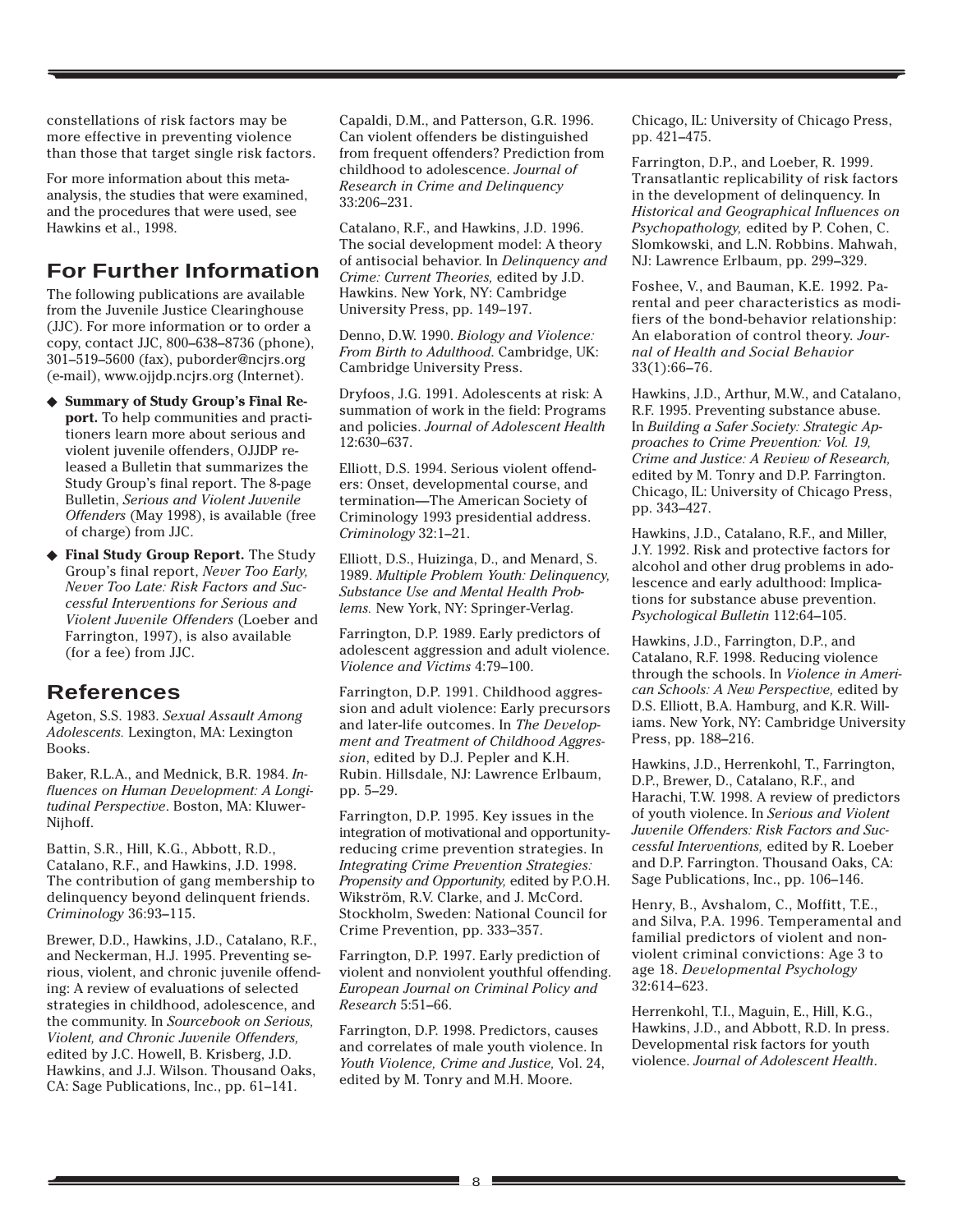Hirschi, T. 1969. *Causes of Delinquency.* Berkeley, CA: University of California Press.

Hogh, E., and Wolf, P. 1983. Violent crime in a birth cohort: Copenhagen 1953–1977. In *Prospective Studies of Crime and Delinquency,* edited by K.T. Van Dusen and S.A. Mednick. Boston, MA: Kluwer-Nijhoff, pp. 249–267.

Janosz, M., LeBlanc, M., Boulerice, B., and Tremblay, R.E. 1996. Disentangling the weight of school dropout predictors: A test on two longitudinal samples. Unpublished manuscript.

Kandel, E., and Mednick, S.A. 1991. Perinatal complications predict violent offending. *Criminology* 29:519–529.

Klinteberg, B.A., Andersson, T., Magnusson, D., and Stattin, H. 1993. Hyperactive behavior in childhood as related to subsequent alcohol problems and violent offending: A longitudinal study of male subjects. *Personality and Individual Differences* 15:381–388.

Lipsey, M.W., and Derzon, J.H. 1998. Predictors of violent or serious delinquency in adolescence and early adulthood. In *Serious and Violent Juvenile Offenders: Risk Factors and Successful Interventions,* edited by R. Loeber and D.P. Farrington. Thousand Oaks, CA: Sage Publications, Inc., pp. 86–105.

Loeber, R. 1990. Development and risk factors of juvenile antisocial behavior and delinquency. *Clinical Psychology Review* 10:1–41.

Loeber, R. 1996. Developmental continuity, change, and pathways in male juvenile problem behaviors and delinquency. In *Delinquency and Crime: Current Theories,* edited by J.D. Hawkins. Cambridge, UK: Cambridge University Press, pp. 1–27.

Loeber, R., and Hay, D.F. 1996. Key issues in the development of aggression and violence from childhood to early adulthood. *Annual Review of Psychology* 48:371–410.

Loney, J., Kramer, J., and Milich, R. 1983. The hyperkinetic child grows up: Predictors of symptoms, delinquency, and achievement at follow-up: Birth and childhood cohorts. In *Handbook of Longitudinal Research,* Vol. 1., edited by S.A. Mednick, M. Harway, and K.M. Finello. New York, NY: Praeger.

## **OJJDP Study Group**

In 1995, the Office of Juvenile Justice and Delinquency Prevention (OJJDP) convened a Study Group on Serious and Violent Juvenile Offenders, a distinguished panel brought together to build a research base for policymakers and practitioners who deal with juveniles who engage in serious and violent conduct. The group, chaired by Drs. Rolf Loeber and David P. Farrington, included 22 leading juvenile justice and criminology scholars selected on the basis of their expert knowledge of different aspects of serious and violent juvenile (SVJ) offending. The OJJDP Study Group documented existing information about SVJ offenders, examined programs for SVJ offenders, evaluated the programs' performance, and recommended further research and evaluation efforts needed to prevent and control SVJ offending.

The Study Group's final report, Never Too Early, Never Too Late: Risk Factors and Successful Interventions for Serious and Violent Juvenile Offenders, was completed in 1997 under grant number 95–JD–FX–0018. The conclusions of the Study Group were subsequently set forth in a volume entitled Serious and Violent Juvenile Offenders: Risk Factors and Successful Interventions, edited by the Study Group's cochairs, Rolf Loeber and David P. Farrington, and published by Sage Publications, Inc., in 1998.

This Bulletin was adapted from two chapters of the published volume. The main text was adapted from "A Review of Predictors of Youth Violence," by J. David Hawkins, Todd I. Herrenkohl, David P. Farrington, Devon Brewer, Richard F. Catalano, and Tracy W. Harachi. The sidebar text and table were adapted from "Predictors of Violent or Serious Delinquency in Adolescence and Early Adulthood," by Mark W. Lipsey and James H. Derzon.

## **Study Group Members**

David M. Altschuler, Ph.D., The Johns Hopkins University, Baltimore, MD. Alfred Blumstein, Ph.D., Carnegie Mellon University, Pittsburgh, PA. Richard F. Catalano, Ph.D., University of Washington, Seattle. Julius Debro, Ph.D., University of Washington, Seattle. David P. Farrington, Ph.D., University of Cambridge, England. Peter Greenwood, The RAND Corporation, Santa Monica, CA. Nancy G. Guerra, Ph.D., University of Illinois at Chicago. Darnell F. Hawkins, Ph.D., University of Illinois at Chicago. J. David Hawkins, Ph.D., University of Washington, Seattle. James C. Howell, Ph.D., Institute for Intergovernmental Research, Tallahassee, FL. David Huizinga, Ph.D., University of Colorado, Boulder. Barry Krisberg, Ph.D., National Council on Crime and Delinquency, San Francisco, CA. John H. Laub, Ph.D., Northeastern University, Boston, MA. Marc LeBlanc, Ph.D., University of Montreal, Quebec, Canada. Mark W. Lipsey, Ph.D., Vanderbilt University, Nashville, TN. Rolf Loeber, Ph.D., University of Pittsburgh, PA. Walter B. Miller, Ph.D., Cambridge, MA. Mark H. Moore, Ph.D., Harvard University, Cambridge, MA. Howard N. Snyder, Ph.D., National Center for Juvenile Justice, Pittsburgh, PA. Terence P. Thornberry, Ph.D., University at Albany, State University of New York. Patrick H. Tolan, Ph.D., University of Illinois at Chicago.

Gail A. Wasserman, Ph.D., Columbia University, New York, NY.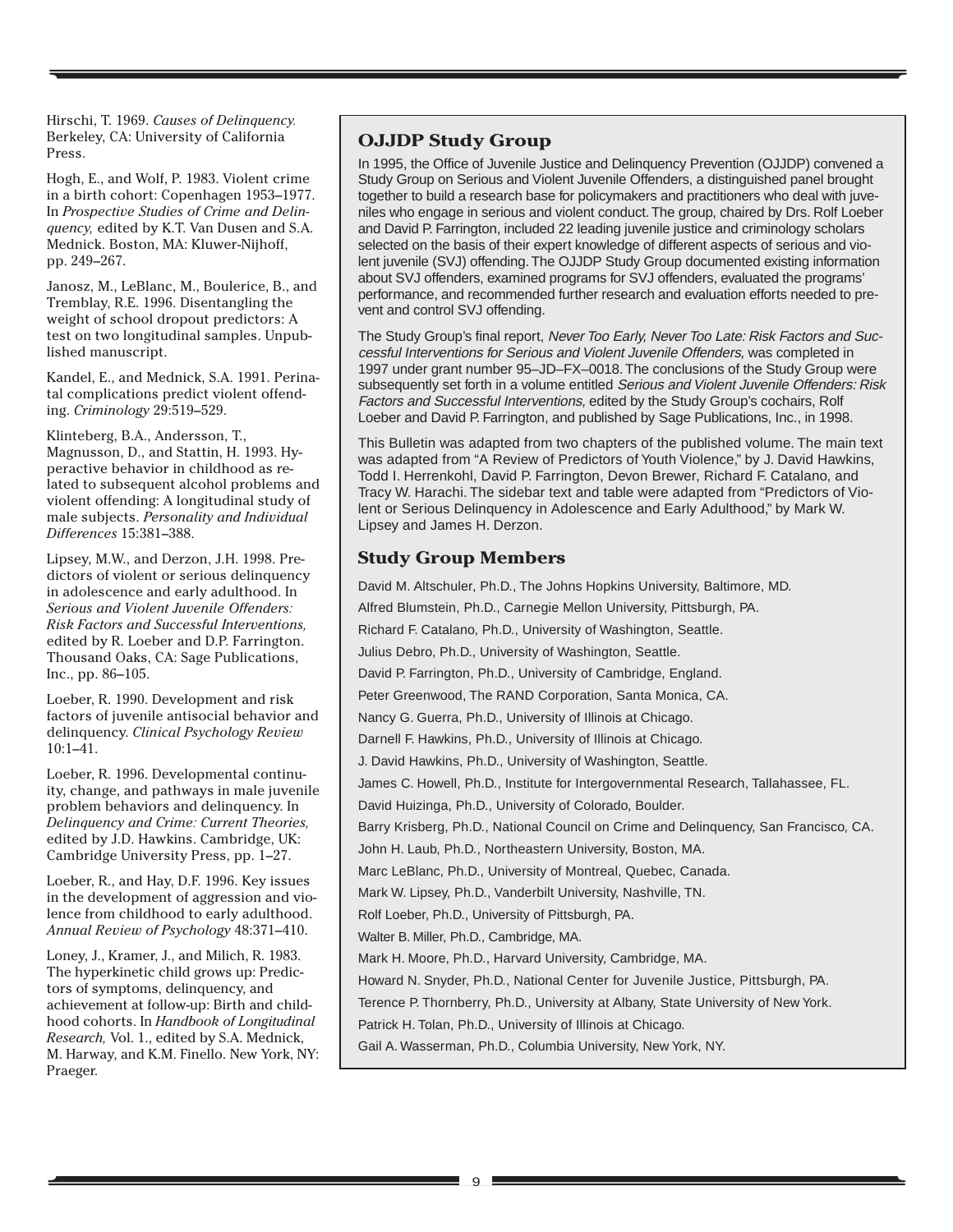Maguin, E., Hawkins, J.D., Catalano, R.F., Hill, K., Abbott, R., and Herrenkohl, T. 1995. Risk factors measured at three ages for violence at age 17–18. Paper presented at the American Society of Criminology, November 1995, Boston, MA.

Maguin, E., and Loeber, R. 1996. Academic performance and delinquency. In *Crime and Justice: A Review of Research,* Vol. 20, edited by M. Tonry. Chicago, IL: University of Chicago Press, pp. 145–264.

McCord, J. 1979. Some child-rearing antecedents of criminal behavior in adult men. *Journal of Personality and Social Psychology* 37:1477–1486.

McCord, J., and Ensminger, M. 1995. Pathways from aggressive childhood to criminality. Paper presented at the American Society of Criminology, November 1995, Boston, MA.

McCord, W., McCord, J., and Zola, I.K. 1959. *Origins of Crime: A New Evaluation of the Cambridge-Somerville Youth Study.* New York, NY: Cambridge University Press.

Mednick, S.A., and Kandel, E.S. 1988. Congenital determinants of violence. *Bulletin of the American Academy of Psychiatry and the Law* 16:101–109.

Mitchell, S., and Rosa, P. 1979. Boyhood behavior problems as precursors of criminality: A fifteen-year follow-up study. *Journal of Child Psychology and Psychiatry* 22:19–33.

Moffitt, T.E. 1987. Parental mental disorder and offspring criminal behavior: An adoption study. *Psychiatry* 50:346–360.

Moffitt, T.E. 1993. Adolescent-limited and life-course-persistent antisocial behavior: A developmental taxonomy. *Psychological Review* 100:674–701.

Olweus, D. 1979. Stability of aggressive reaction patterns in males: A review. *Psychological Bulletin* 86:852–875.

Paschall, M.J. 1996. Exposure to violence and the onset of violent behavior and substance use among black male youth: An assessment of independent effects and psychosocial mediators. Paper presented

at the Society for Prevention Research, June 1996, San Juan, PR.

Peterson, P.L., Hawkins, J.D., Abbott, R.D., and Catalano, R.F. 1994. Disentangling the effects of parental drinking, family management, and parental alcohol norms on current drinking by black and white adolescents. *Journal of Research on Adolescence* 4:203–227.

Piper, E. 1985. Violent recidivism and chronicity in the 1958 Philadelphia cohort. *Journal of Quantitative Criminology* 1:319–344.

Raine, A., and Jones, R. 1987. Attention, autonomic arousal, and personality in behaviorally disordered children. *Journal of Abnormal Child Psychology* 15:583–599.

Robins, L.N. 1966. *Deviant Children Grown Up: A Sociological and Psychiatric Study of Sociopathic Personality.* Baltimore, MD: Williams and Wilkins.

Rosenthal, R. 1991. *Meta-analytic Procedures for Social Research* (rev. ed.). Newbury Park, CA: Sage Publications, Inc.

Sampson, R., and Lauritsen, J. 1994. Violent victimization and offending: Individual-, situational-, and community-level risk factors. In *Understanding and Preventing Violence: Vol. 3, Social Influences,* edited by A.J. Reiss and J.A. Roth. Washington, DC: National Academy Press, pp.1–114.

Smith, C., and Thornberry, T.P. 1995. The relationship between childhood maltreatment and adolescent involvement in delinquency. *Criminology* 33:451–481.

Stattin, H., and Magnusson, D. 1989. The role of early aggressive behavior in the frequency, seriousness, and types of later crime. *Journal of Consulting and Clinical Psychology* 57:710–718.

Thornberry, T.P., Huizinga, D., and Loeber, R. 1995. The prevention of serious delinquency and violence: Implications from the Program of Research on the Causes and Correlates of Delinquency. In *Sourcebook on Serious, Violent, and Chronic Juvenile Offenders,* edited by J.C. Howell, B. Krisberg, J.D. Hawkins, and J.J. Wilson. Thousand

Oaks, CA: Sage Publications, Inc., pp. 213–237.

Tolan, P.H., and Thomas, P. 1995. The implications of age of onset for delinquency risk: II. Longitudinal data. *Journal of Abnormal Child Psychology* 23:157–181.

Wadsworth, M.E.J. 1976. Delinquency, pulse rates and early emotional deprivation. *British Journal of Criminology* 16:245–256.

Wadsworth, M.E.J. 1978. Delinquency prediction and its uses: The experience of a 21-year follow-up study. *International Journal of Mental Health* 7:43–62.

Wells, L.E., and Rankin, J.H. 1988. Direct parental controls and delinquency. *Criminology* 26:263–285.

Widom, C.S. 1989. The cycle of violence. *Science* 244:160–166.

Wikström, P.O.H. 1985. *Everyday Violence in Contemporary Sweden*. Stockholm: National Council for Crime Prevention.

Williams, J.H. 1994. Understanding substance use, delinquency involvement, and juvenile justice system involvement among African-American and European-American adolescents. Unpublished dissertation, University of Washington, Seattle, WA.

Zingraff, M.T., Leiter, J., Myers, K.A., and Johnson, M. 1993. Child maltreatment and youthful problem behavior. *Criminology* 31:173–202.

Points of view or opinions expressed in this document are those of the authors and do not necessarily represent the official position or policies of OJJDP or the U.S. Department of Justice.

*The Office of Juvenile Justice and Delinquency Prevention is a component of the Office of Justice Programs, which also includes the Bureau of Justice Assistance, the Bureau of Justice Statistics, the National Institute of Justice, and the Office for Victims of Crime.*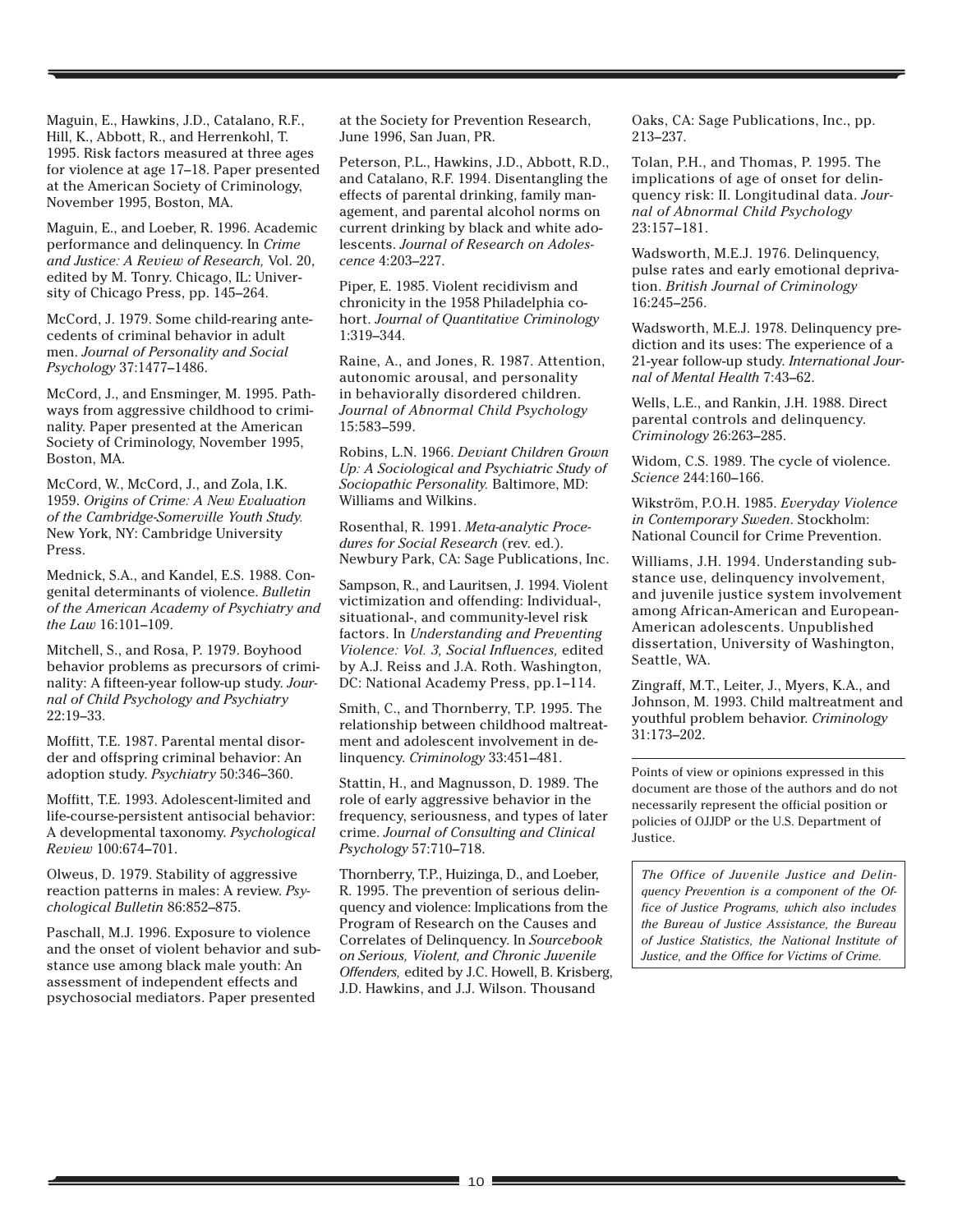## **Acknowledgments**

J. David Hawkins, Ph.D., is Director of the Social Development Research Group and Professor of Social Work at the University of Washington, Seattle, and a founder of Developmental Research and Programs.

Todd I. Herrenkohl, Ph.D., is a Research Analyst with the Social Development Research Group and Assistant Professor of Social Work at the University of Washington, Seattle.

David P. Farrington, Ph.D., is Professor of Psychological Criminology at the Institute of Criminology, University of Cambridge, England.

Devon Brewer, Ph.D., is a Research Scientist with the Alcohol and Drug Abuse Institute at the University of Washington, Seattle.

Richard F. Catalano, Ph.D., is Associate Director of the Social Development Research Group and Professor of Social Work at the University of Washington, Seattle, and a founder of Developmental Research and Programs.

Tracy W. Harachi, Ph.D., is a Research Associate Professor with the Social Development Research Group in the School of Social Work at the University of Washington, Seattle.

Lynn Cothern, Ph.D., is a Senior Writer/Editor for the Juvenile Justice Resource Center in Rockville, MD.

All photographs copyright © 1999 PhotoDisc, Inc.

## **Share With Your Colleagues**

Unless otherwise noted, OJJDP publications are not copyright protected. We encourage you to reproduce this document, share it with your colleagues, and reprint it in your newsletter or journal. However, if you reprint, please cite OJJDP and the authors of this Bulletin. We are also interested in your feedback, such as how you received a copy, how you intend to use the information, and how OJJDP materials meet your individual or agency needs. Please direct your comments and questions to:

#### **Juvenile Justice Clearinghouse**

Publication Reprint/Feedback P.O. Box 6000 Rockville, MD 20849–6000 800–638–8736 301–519–5600 (fax) E-Mail: askncjrs@ncjrs.org